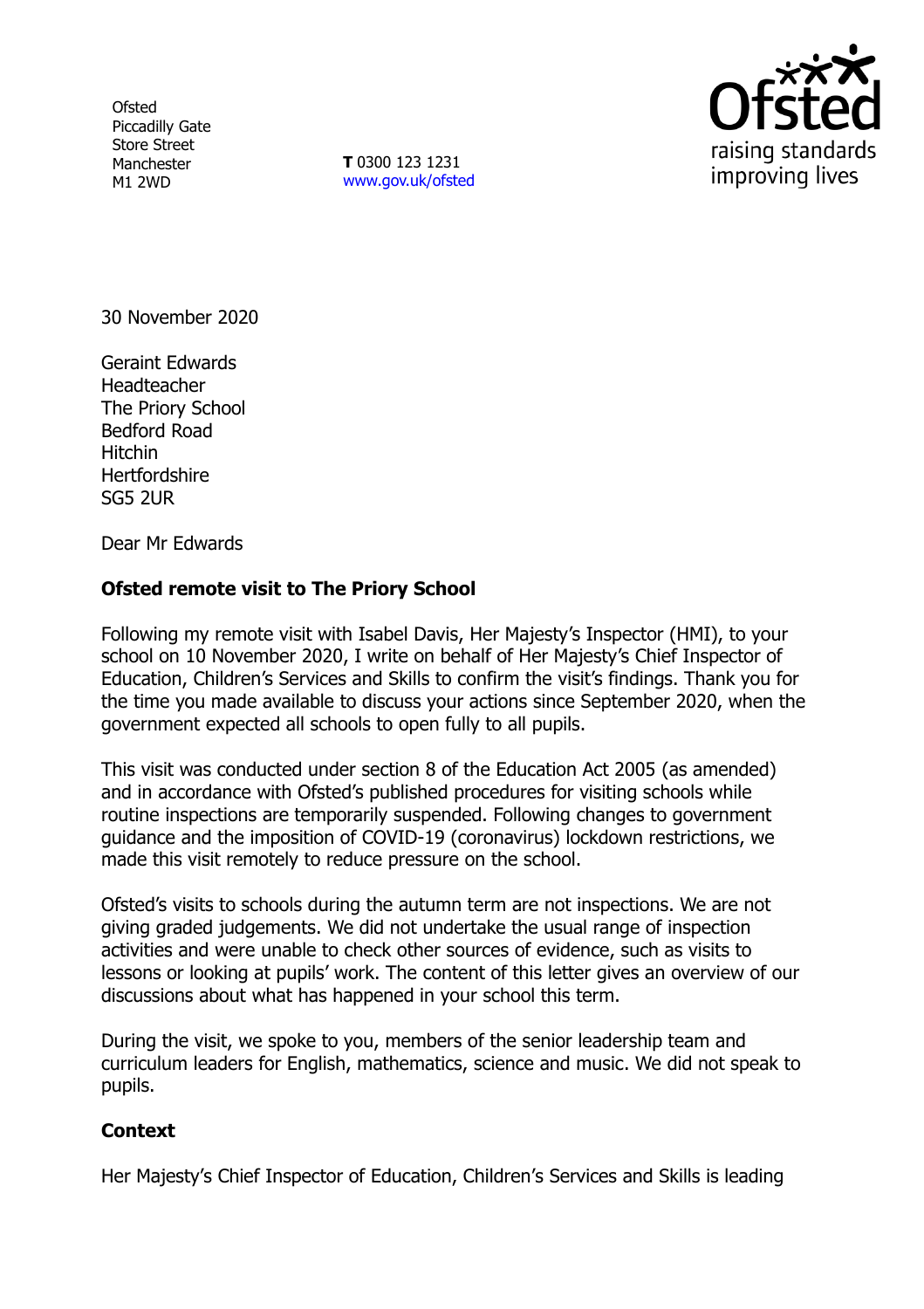

Ofsted's work into how England's education system is managing the return to full education for pupils, following an extended break in formal schooling due to the COVID-19 pandemic.

In undertaking this focused work, HMI are visiting a broad range of schools. HMI will visit a sample of:

- approximately 1,200 schools across all Ofsted grades (outstanding, good, requires improvement and inadequate)
- maintained schools, academies and free schools, special schools and centres of alternative provision, including those in cities, and coastal, town or rural communities.

The information from this visit will feed into Ofsted's national reporting so that the insights can be shared with the government and the education sector. We did not find any significant concerns during the visit. In such a case, an inspection report would be published on our website and available to parents and carers.

We did not consider your response to COVID-19 during the spring and summer terms 2020, when the school was not open to all pupils.

## **From this visit, inspectors noted that:**

- At the time of our remote visit, all pupils from one form group in Year 9 and some pupils from a physical education class in Year 9 were learning at home. They were using the school's provision for remote education. You expect these pupils to return on 18 November 2020. A handful of other pupils have needed to self-isolate and learn at home since the start of term.
- Pupils are studying all subjects within the school's curriculum. Leaders have altered some of the content within subjects for this academic year. Staff are offering some extra-curricular activities, such as the Duke of Edinburgh Award scheme and online visiting speakers.
- Staff have started to check what pupils remember about what they have been taught. In English, staff have found that pupils need support in using subjectspecific vocabulary correctly. Staff have also found that pupils in mathematics need extra help with solving complex problems. Leaders have arranged support for pupils who need to catch up.
- In Year 7, leaders have changed how pupils are grouped in mathematics and the amount of time they study English and design technology.
- You told us that staff are paying particular attention to preparing Year 11 pupils for their next steps in education or training. Leaders have provided support to help Year 11 pupils get ready for their public examinations.